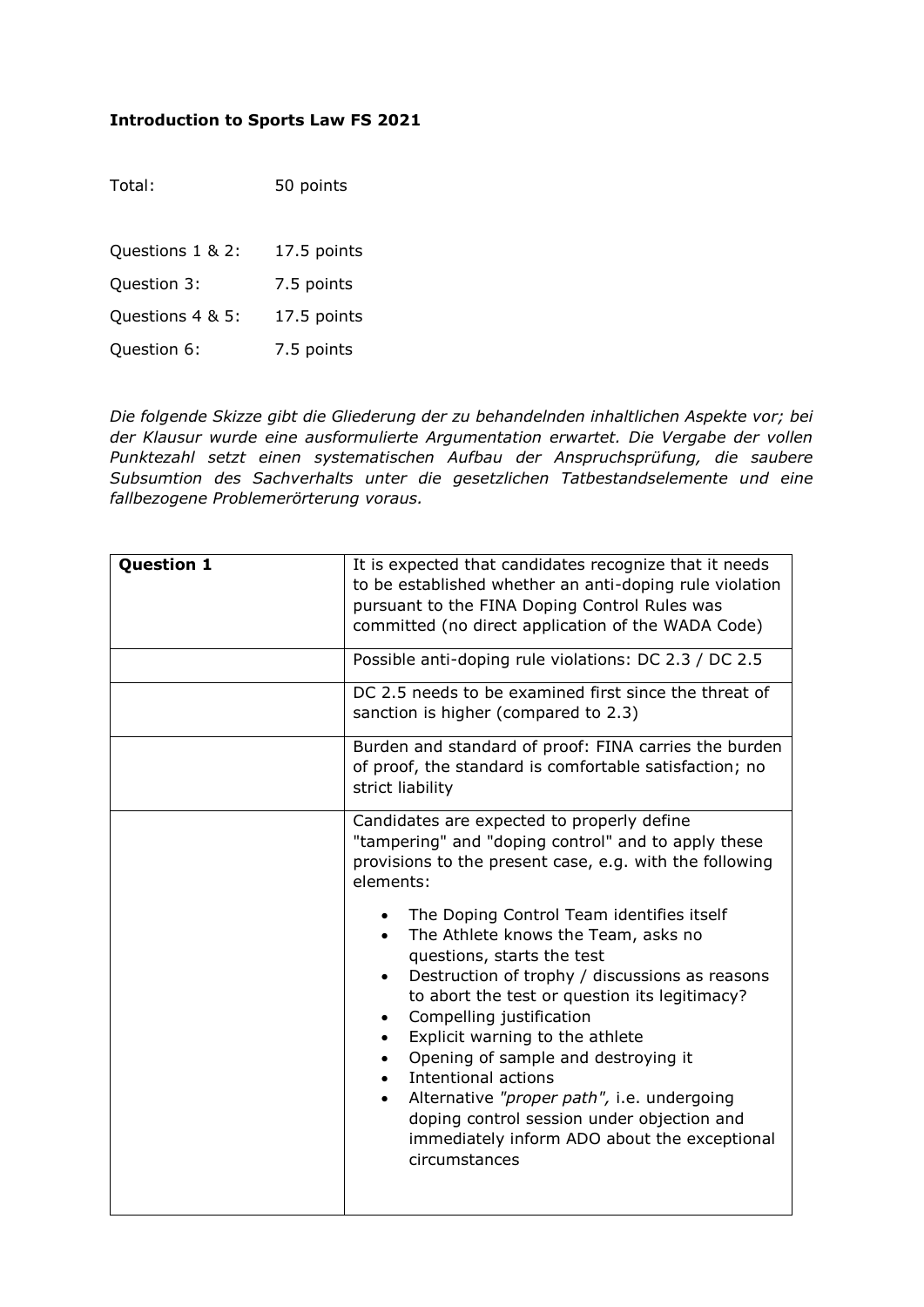| <b>Question 2</b>            | It is expected that candidates recognize the applicable<br>provision (DC 10.3.1)                                                                                           |
|------------------------------|----------------------------------------------------------------------------------------------------------------------------------------------------------------------------|
|                              | Default (basic) sanction: 4 years                                                                                                                                          |
|                              | Question regarding "intentional", if not mentioned<br>under question 1 above.                                                                                              |
|                              | Discussion whether there are exceptional<br>circumstances, possible reduction of the sanction<br>based on the degree of fault?                                             |
|                              | Application to the present case: Circumstances show<br>that the degree of guilt is likely quite high.                                                                      |
| <b>Note to Questions 1/2</b> | Reduced points were awarded if DC 2.3 was applied<br>correctly. If DC 2.5 was applied, no additional points<br>were awarded if candidates applied, in addition, DC<br>2.3. |
|                              | An extra point was awarded if students recognized<br>that the exam follows the case of "Sun Yang"                                                                          |

| <b>Question 3</b>  | Candidates were expected to recognise the essential<br>problem:                                                                                                                    |
|--------------------|------------------------------------------------------------------------------------------------------------------------------------------------------------------------------------|
|                    | The CAS-Code provides for a full de novo review in<br>CAS Appeal proceedings. Therefore, in principle, there<br>is a free re-examination of a case as to the facts and<br>the law. |
|                    | Case law of CAS, however, states that sanctions are<br>only examined for being "grossly and evidently<br>disproportionate".                                                        |
|                    | Is this a contradiction?                                                                                                                                                           |
|                    | All arguments were accepted, importance was given to<br>a clear and proper reasoning.                                                                                              |
|                    |                                                                                                                                                                                    |
| <b>Extra Point</b> | Reference to art. 13.1.1 FINA DC                                                                                                                                                   |

| <b>Question 4</b> | Candidates were expected to recognize the key topic:<br>The possibility to challenge an arbitrator pursuant to<br>art. R34 CAS-Code |
|-------------------|-------------------------------------------------------------------------------------------------------------------------------------|
|                   | Prerequisites for a challenge according to art. R34,<br>deadline, jurisdiction, procedure according to art. R34<br>para. 2.         |